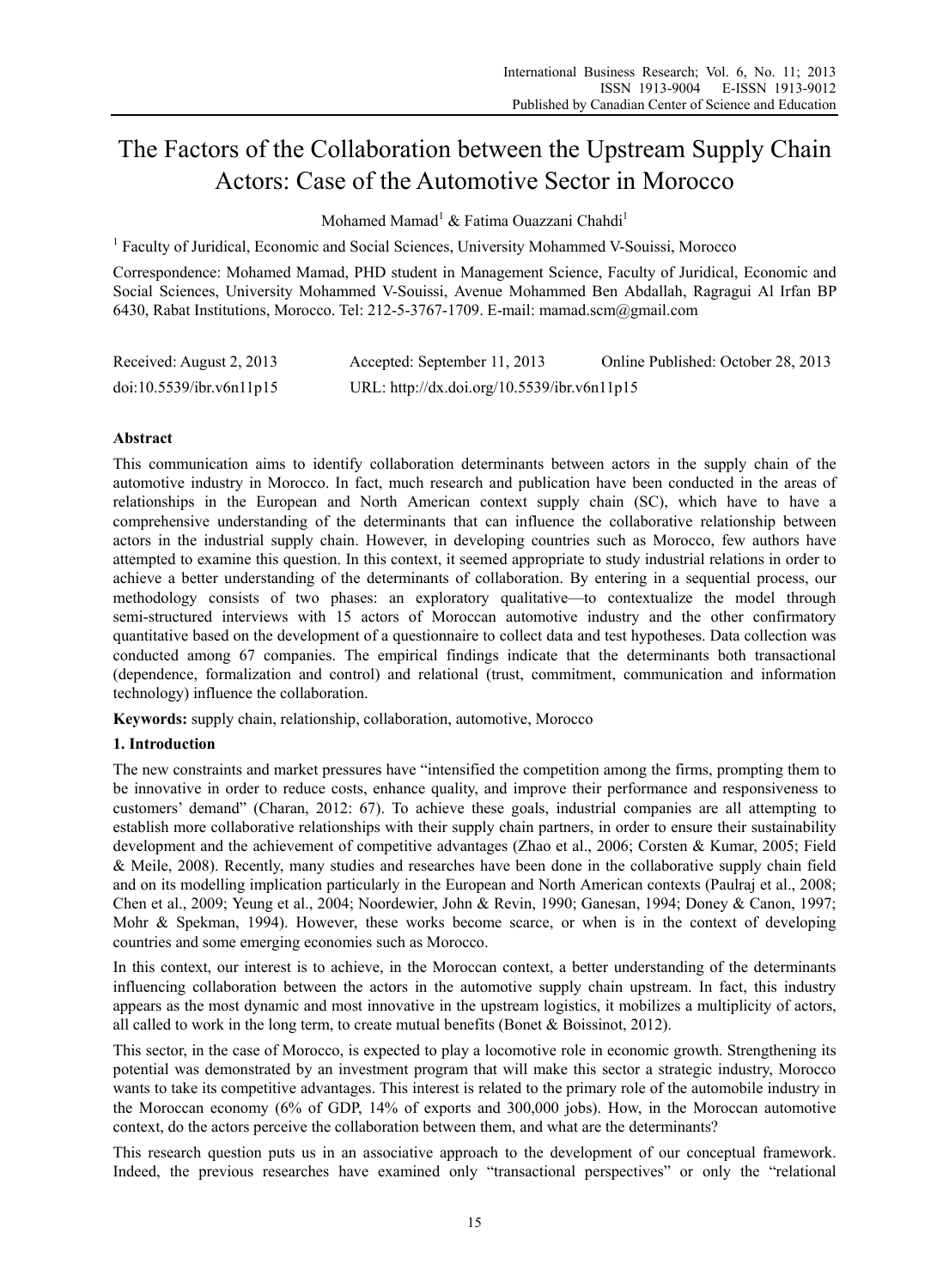perspectives" (Heide & John, 1990; Noordewier, John & Revin, 1990; Anderson & Weitz, 1989; Ganesan, 1994; Doney & Canon, 1997; Spekman, 1992). Our present research expands on such previous studies to provide a theoretical foundation for our proposed model of collaboration in the Moroccan context.

To highlight the variables that explain the dyadic collaboration, we will proceed as follows: in a first point we will present the literature of collaboration between actors upstream SC. This will allow us to identify the variables and hypotheses used in our research purpose. A second point concerns the choice of the methodology and the interpretation of results. This work will conclude by the discussion, managerial implications, limitations of our study and future research.

#### **2. Literature Review**

In the literature review that follows, we discuss transaction approach analysis and social exchange theory, building on this review, in the subsequent section; we develop a theoretical model that outlines the factors and determinants of collaboration in an industrial context.

## *2.1 Collaboration, a Shift from Transactional Approach to Relational Approach*

In recent years collaboration between supply chains partners have received increased attention in the supply chain literature (Whipple & Russell, 2007; Prakash & Deshmuk, 2010). Since the early 1990s, there has been a growing understanding that collaboration supply chain should be built around the integration of trading partners (Baratt, 2004). Bowersox (1990) state, that firms collaborate in the sense of "leveraging benefits to achieve common goals". Similar points are made by (Simatupang & Sridharan, 2002), As have also been noted, that the outcomes of the collaboration among supply chain companies, which also share losses and gains, must be quantifiably beneficial for everyone.

In fact, inter-organizational relationships are primarily perceived in terms of the transactional paradigm represented by economic approach: the transaction costs economics (Williamson, 1979; 1993) and the agency theory (Jensen & Mecklin, 1976). Based on contractual arrangements in the market or in the organization, this approach emphasizes the contract as a mechanism for managing relationships between stakeholders in order to reduce uncertainty and to fight against potential opportunism of a party Williamson (2008). Although Williamson (2008) considers that this approach is more suitable for managing interactions between actors under conditions of uncertainty. In this context, the theory of resource dependence (Pfeffer & Salancik, 1978) sets out the principle that actors will seek to reduce uncertainty and manage dependence through linkages with other partners to deliberately increase the extent of collaboration in a dyadic approach. In this way, (Zouaghi et al., 2012) stipulates that companies establish relationships with others to warrant mutual advantages.

In this sense, Ryu et al. (2007) suggests that the transactional model and the dependent resources are complementary; in that the large flows of transactions relating to interdependencies between actors are sometimes the main reason of collaborative behaviors. The dependence suggests that the interaction between the actors in dyadic relationships, customer/supplier, must also include elements that help to gradually reduce the uncertainty in the relationship for the mutual benefit of customers and suppliers (Ahmed & Ullah, 2012).

The transition to relational approach is based on a social science perspective social exchange theory (SET) (Blau, 1964; Emerson, 1976), the SET focuses on the norms of reciprocating benefits such that people cooperate under the expectation that they will give and receive from the relationship (Macualy, 1963) and relational contract (Macneil, 1980), the SET is characterized by long-term (Dwyer et al., 1987; Ganesan, 1994), continuity of the relationship (Heide & John, 1990), desire of the partners to collaborate on a long period (Abbad et al., 2012), trust (Morgan & Hunt, 1994; Ring & Van de Ven, 1994), interdependence (Ryu et al., 2007) and communication to limit opportunism of actors in a situation of dependence (Ahmed & Ullah, 2012).

The collaboration relationships are important elements that have also been cited in the literature including mutuality of benefits, risk, and rewards sharing (Baratt, 2004). In this sense, "partnerships tend to exhibit behavioral characteristics that distinguish these more intimate relationships from more traditional (conventional) business relationships" (Mohr & Spekman, 1994). Indeed, actors engaged in collaboration relationships achieved improved visibility, higher service levels, increased flexibility, greater end-customer satisfaction, and reduced cycle times (Min et al., 2005).

In the same sense of ideas, a lot of studies (Chen et al., 2009; Whipple & Russell, 2007; Bratt, 2004; Xiande et al., 2008) have affirmed that strong relationships increase the likelihood that firms achieve common goals for obtaining the competitiveness of the partners. In this context, collaboration is seen as a necessary component of strong relationships (Soosay et al., 2008). The concept of collaboration can be seen as a mode of governance of the relationship between customers and suppliers (Prakash & Deshmuk, 2010).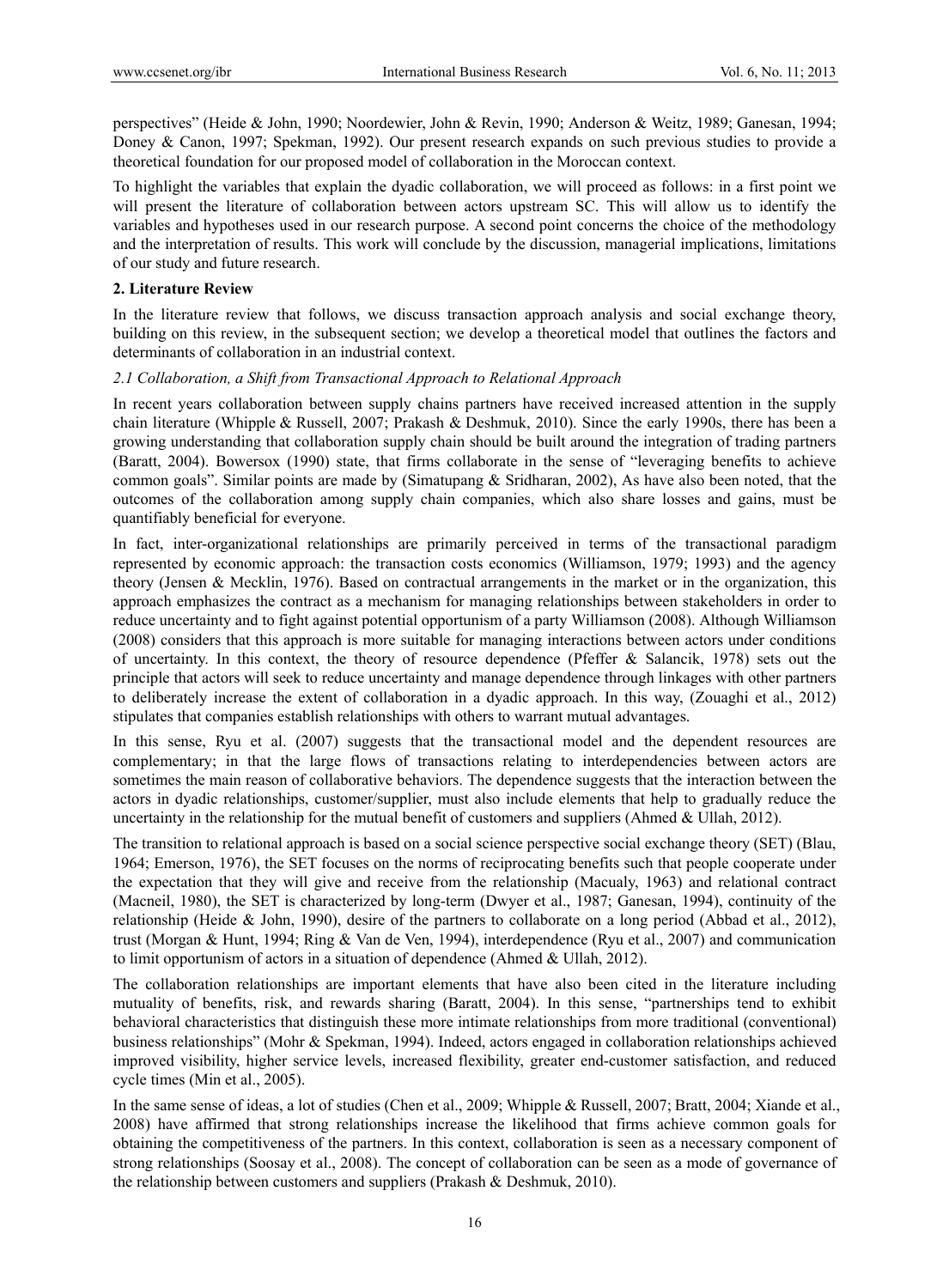# *2.2 Determinants of Collaboration, Conceptual Framework*

Before presenting the factors that influence collaboration between stakeholders in the automotive upstream SC (the explaining variables), we should present the concept of collaboration (explained variable).

# 2.2.1 Collaboration

The collaboration concept began to be popularized in the field of SC in the mid-1990s (Barratt, 2004). Collaboration is defined as occurring when "two or more independent companies work jointly to plan and execute supply chain operations with greater success than when acting in isolation" (Simatupang & Sridharan, 2002). Min et al. (2005) indicate that collaborative strategies focus on joint planning, coordination, and process integration between suppliers, customers, and other partners in a supply chain. Indeed, collaboration is a necessary component in the automotive supply chain (Charan, 2012).

In this context, Whipple and Russell (2007) indicate that "collaborative supply chain initiatives continue to be developed and to gain prominence based on the assumption that closer inter-enterprise relationships and enhanced information exchange will improve the quality of decision-making, reduce demand uncertainty, and, ultimately, improve supply chain performance. Recent research studies have shown that collaboration offers promise for improved supply chain performance in several core areas, including increased sales, improved forecasts, more accurate and timely information, reduced costs, reduced inventory, and improved customer service". In this order, the supply chain partners need to share both, the losses and the gains (Ouazzani, 2009). Mentzer et al. (2001) argued that developing and maintaining a collaborative relationship requires: trust, longevity of the relationship, sharing information and openly discussing processes and systems, leadership, technology, and benefit sharing. Ganesan (1994) adds and suggests that the requirements for effective collaboration are trust, communication, and commitment. The literature has focused on commitment, coordination, interdependence and trust as important attributes of partnerships (Mohr & Spekman, 1994).

Now that the notion of collaboration has been clarified, we define the concepts regarding the factors of collaboration.

# 2.2.2 Trust

Trust is defined as a belief, a feeling or expectation vis-a-vis an exchange partner that results from its expertise, reliability and intentionality (Ganesan, 1994). The research of (Gansan, 1994; Doney & Cannon, 1997) regarding trust in the supply chain assumed that trust is a multidimensional phenomenon consisting of two components: credibility of an exchange partner, an expectancy that the partner's word or written statement can be relied on-and benevolence: which is the extent to which one partner is genuinely interested in the other partner's welfare and motivated to seek joint gain. It is the belief of an actor that the other actor in the supply chain will carry out actions that will have positive outcomes (Anderson & Narus, 1990; Moorman et al., 1993). According to Doney and Cannon (1997), this definition of trust is relevant in an industrial buying context. It is widely treated as a major component of collaboration relationship, Doney and Cannon (1997) state that "Such collaborative relationships rely on relational forms of exchange characterized by high levels of trust". Also, "the high levels of trust characteristic of relational exchange enable parties to focus on the long-term benefits of the relationship" (Ganesan, 1994). Mohr and Spekman (1994) indicate that trust (i.e., the belief that a party's word is reliable and that a party will fulfill its obligation in an exchange) is highly related to firms' desires to collaborate. Anderson and Narus (1990) add credence to the above and suggest that once trust is established, firms learn that joint efforts will lead to outcomes that exceed what the firm would achieve had it acted solely in its own best interests. According to (Morgan & Hunt, 1994), the trust reduces transaction costs and reduces the perception of risk associated with opportunistic behavior on the other.

## 2.2.3 Commitment

Commitment can be defined as an implicit or explicit guarantee on the continuity between exchange partners (Dwyer et al., 1987). It refers to the desire to see the relationship continue in the long term (Gansan, 1994), It as a durable desire to maintain a privileged relationship (Morgan & Hunt, 1994). The mutual commitment implies a willingness of partners to make sacrifices in the short term to achieve long-term benefits (Dwyer et al., 1987). As the literature indicate (Abbad, 2012), commitment results in mutual gain and performance for both parties in a supply chain relationship (Tellefsen & Thomas, 2005; Mohr & Spekman, 1994). Lambert et al. (1999) found that when firms commit to long-term partnerships, both parties can achieve individual and joint goals without raising the specter of opportunistic behavior. In this context, El Alaoui et al. (2012) found that commitment had a direct and positive impact on performance and is an important indicator of the health of the relationships.

## 2.2.4 Communication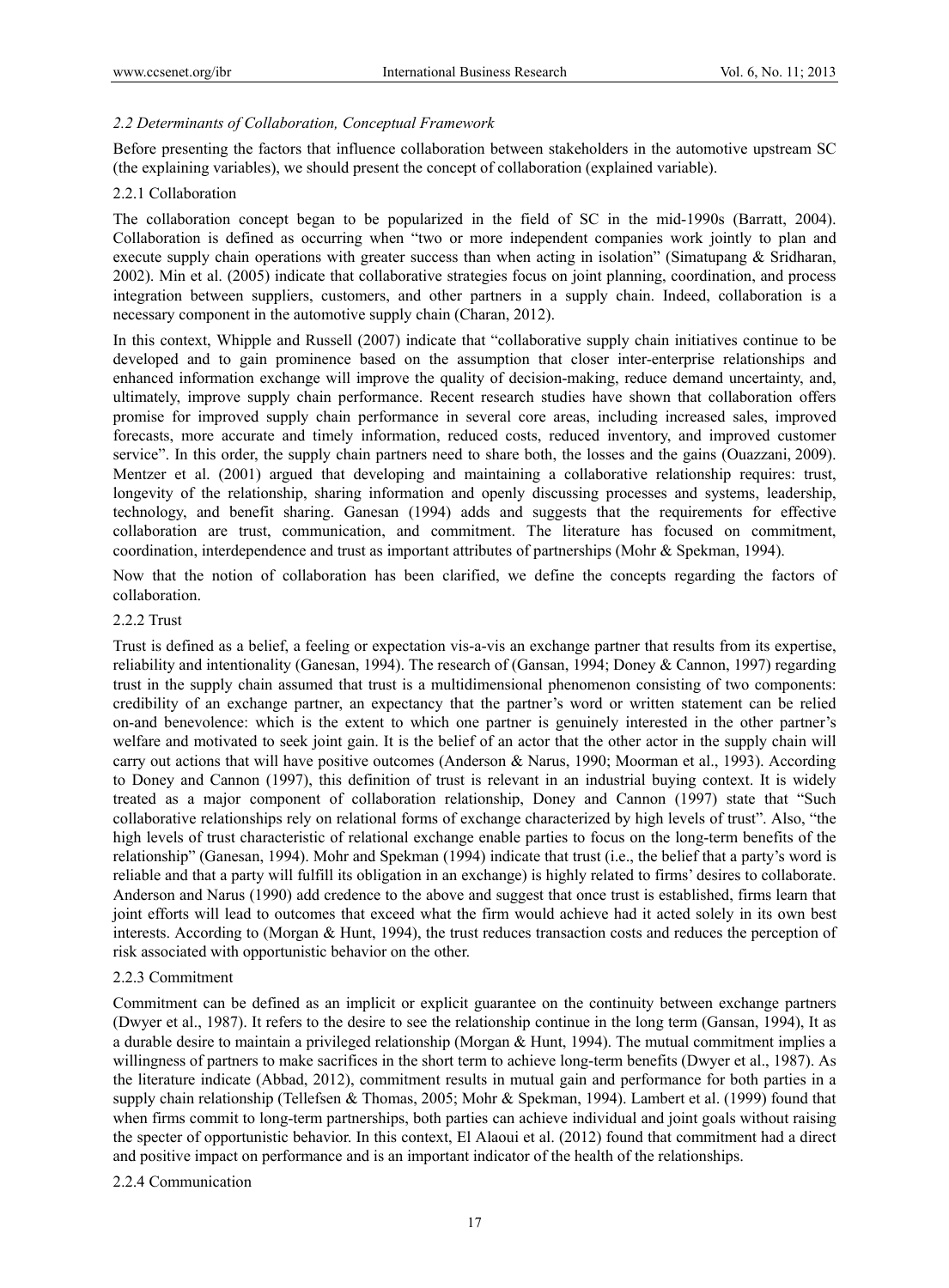Communication acts as a process by which information is transmitted (Frazier & Summers, 1984). For Anderson and Narus (1990), communication is a formal or informal sharing of relevant information between firms. By communication, partners are able both to act independently in maintaining the relationship over time and to reduce uncertainty (Moor, 1998). It also reduces doubt, mistrust, asymmetric information and opportunistic behavior (Mohr & Nevin, 1990). However, this communication must avoid any ambiguity in the information transmitted between actors (Zhou & Benton, 2007); therefore, the strategy of communication between actors explicitly involves some characteristics: quality, frequency, direction and content (Mohr & Nevin, 1990). These characteristics are important determinants for a successful collaboration (Anderson & Narus, 1990) and for a long-term performance. In this order, Mohr and Spekman (1994) state that "Communication captures the utility of the information exchanged and is deemed to be a key indicant of the partnership's vitality … Is an important predictor of partnership success".

## 2.2.5 Information Technology

Information technology (IT) is used to connect users and facilitate the optimization process in the supply chain (Ahmed & Ullah, 2012). Collaboration between partners grows on the basis of adequate formal and informal communication using information technology (Anderson & Narus, 1990; Heide & Miner, 1992). The use of IT strengthens the links between actors in the supply chain, reduces transaction costs and limits opportunistic behavior (Pramatari, 2007). This technological aspect is facilitated by the use of EDI interface technologies, Extranet, CPFR, and VMI (Whipple & Russell, 2007; Ahmed & Ullah, 2012). This is a critical factor if partners are to realize benefits of collaboration (Bowersox, 1990). In this order, Pramatari (2007), indicate that "IT has clearly played a leading role in most if not in all the various supply chain collaboration practices referred to above and industry participants often use the terms 'enablers' and 'integrators' when referring to technological elements such as EDI, standards, Internet, etc."

#### 2.2.6 Dependence

The desire of companies to acquire the resources necessary for their survival and development puts them in a situation that each is dependent on the other (Pfeffer & Salanncik, 1978). Several authors (Kumar et al., 1995; Lush & Brown, 1996) emphasize that all businesses depend on their environment and on other organizations for obtaining resources necessary to achieve their goals. Dependence is determined by two dimensions: the "essentiality" of resources and the "difficulty of replacing the partner" (Kumar et al., 1995; Heide & John, 1988). These dimensions require a mutual dependence leading to interdependence between actors in the supply chain over time. Interdependence results from a relationship in which actors perceive mutual benefits from interacting (Mohr & Spekman, 1994). In the same sense of ideas, Interdependence develops collaboration relationships in order of complementary contributions of each partner and the assets exchanged (Pfeffer & Salanncik, 1978). Each actor recognizes that this interdependence offers more benefits than either could attain singly (Benton & Maloni, 2005). Therefore, mutual dependence appears as a key to achieve mutually beneficial goals of both parties within the supply chain (Ryu et al., 2007).

#### 2.2.7 Formalization

Formalization or formal contracts are "agreements in writing between two or more parties, which are perceived, or intended, as legally binding" (Lyons & Mehta, 1997; Klein Woolthuis et al., 2005). It is an agreement or a bilateral coordination mechanism by which two parties agree on another's behavior (Baudry, 2003). As indicated by Zouari and Samuel (2012), the formalization of collaboration is one of the most effective mechanisms to enable stakeholders to overcome the contradictions and control potential hazards that may occur throughout the supply chain. Consequently, the formalization (embodied in the contract) is critical to making effective collaboration within the supply chain (Malhotra & Lumineau, 2011). In this perspective, it must clearly state the goals pursued and the means (technology developed jointly, frequency of meetings, update contacts ...) to achieve these goals (Ellram, 1995) and then, provide solutions to differences of potential interest (Poppo & Zenger, 2002; Dekker, 2004; 2008). In a context characterized by increased risks and uncertainties related to international trade actors, Williamson (2008) states that the use of contract in the medium term would discourage opportunistic behavior. In supply chain context, Ellram (1995) adds formalization reduces uncertainty about the opportunistic behavior of partners and minimizes operating costs.

## 2.2.8 Control

According to Fenneteau and Naro (2005), control is the set of mechanisms and processes that enable the parties of a chain to ensure that decisions and behaviors developed by them in line with the objectives. Indeed, the concept of control includes the idea of mastery in order to coordinate the activities involved in the value chain (Kanda & Deshmukh, 2008), the control is mobilized in the form of an incentive monitoring and evaluation to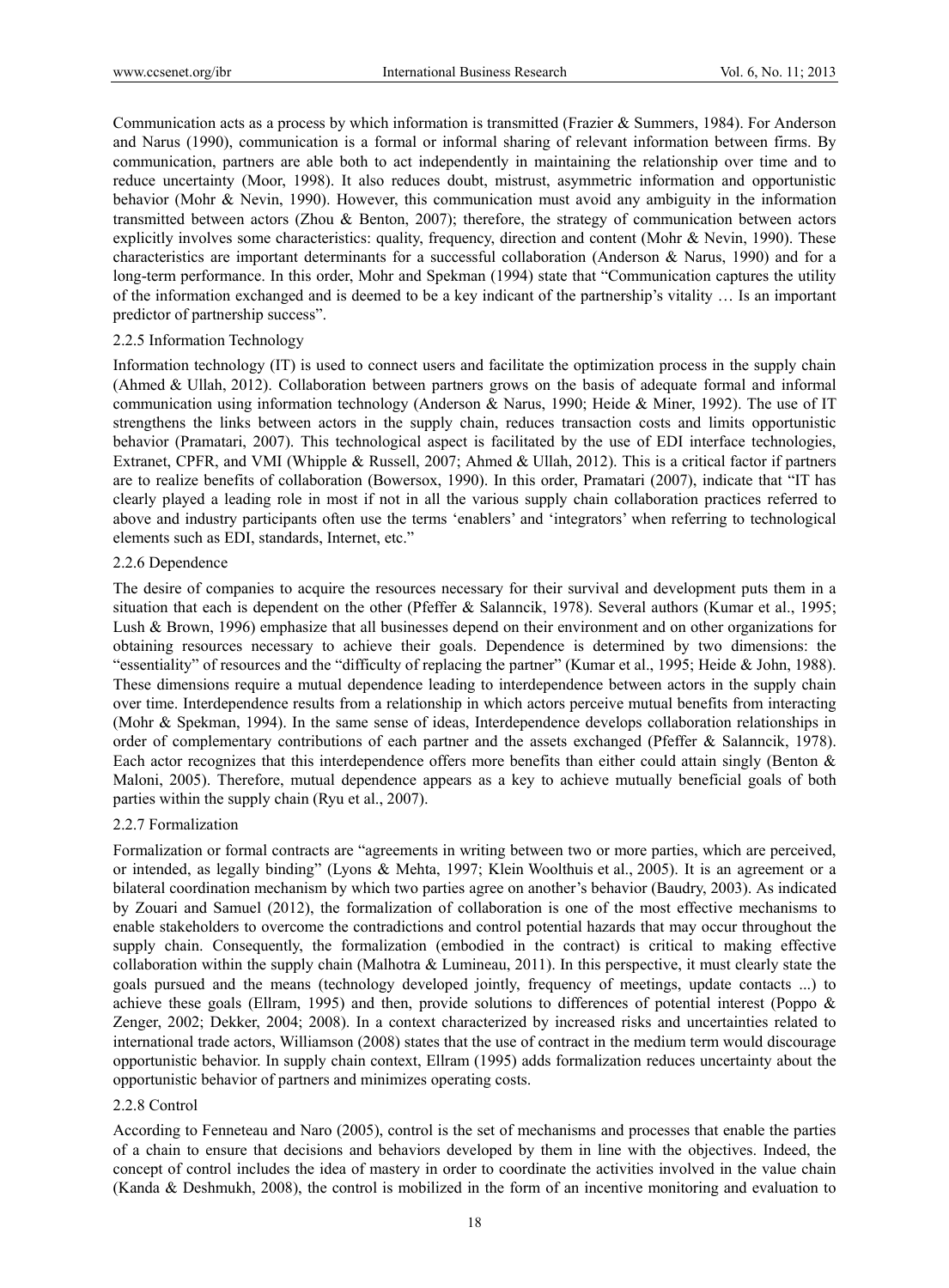ensure that partners behave as expected (Baudry, 2003). For these reasons, tracking devices and monitoring tools are needed to establish a collaborative framework between actors of the supply chain: evaluation and monitoring. Some authors (Krause & Ellram, 1997; Noordewier et al., 1990; Frankel et al., 1996) state that, in the context of the supply chain, these devices can set collaborative behaviors (Kanda & Deshmukh, 2008) and lead to a level of motivation of the players in terms of learning and as a safeguard against the risk of opportunism (Williamson, 2008). In the same context, Klein Woolthuis et al. (2005) and Fenneteau & Naro (2005) consider that control is a necessity for efficiency and value creation in a supply chain.

## *2.3 Research Purpose and Hypotheses*

The purpose of this work is to determine the factors of collaboration between actors in the supply chain (SC) upstream of Moroccan automotive sector, the analysis of our problematic led us to focus on two areas of research to be more precise:

- The nature of dyadic relationships between actors upstream in the automotive sector in Morocco SC.

- Transactional and relational determinants of collaboration between actors upstream of automotive SC Morocco.

To answer these questions we will put the following assumptions:

**Hypothesis** 1: Trust has a positive impact on collaboration between the actors of the SC.

**Hypothesis** 2: Commitment has a positive impact on collaboration between the actors of the SC.

**Hypothesis** 3: communication has a positive impact on collaboration between the actors of the SC.

**Hypothesis** 4: Information technology has a positive impact on collaboration between the actors of the SC.

**Hypothesis** 5: Dependence has a positive impact on collaboration between the actors of the SC.

**Hypothesis** 6: Formalization has a positive impact on collaboration between the actors of the SC.

**Hypothesis** 7: Control has a positive impact on collaboration between the actors of the SC.

# **3. Research Methodology**

# *3.1 Data Collection and Procedure*

Our research consists of 67 of the largest automotive companies in Morocco. Our choice of the target people is focused on those in charge. These responsible managers can be regarded as the essential source of information on the results of the collaboration in which their company is engaged. The choice of automotive is due to the fact that this sector must now consider new constraints and challenges facing increasingly present (flexibility, responsiveness and traceability). So the choice of the automotive industry is not neutral. Indeed, in this sector procurement and monitoring methods providers are considered a strategic issue.

As noted above, our research methodology is divided into two phases, which should explain the purpose and methodology of each phase.

**The exploratory qualitative phase**: In order to refine our problem, to better understand the factors of collaboration between actors, documentation and interviews are the two techniques for which we opted to collect qualitative data. While the literature (secondary data) is to reconstruct events and improve the understanding of the problem studied and for a better understanding of the environment of the study (automotive industry in Morocco) and mechanisms relating to the operation of the chain upstream (transactional and logistics), we conducted interviews (primary data), with practitioners and experts in the automotive industry in Morocco, during the second half of 2011. A standard semi-structured guide was developed from a review of the literature. The interview is practiced with the 10 industrial practitioners and 5 experts (consultants and academics), while satisfying the validation criteria of the qualitative study (internal acceptance, completeness, saturation; internal consistency and external confirmation). Our interview guide was organized around themes related to the problem. The duration of an interview is between 180 minutes and 4 hours. For that the analysis of the interviews will refine the assumptions made, to facilitate the drafting of the questionnaire and check the adaptation of concepts from the literature with the field of our issue, we have, after complete transcript, made thematic categorical analysis.

**Confirmatory quantitative phase**: Due to the lack of databases automobile industry to public access, we have used several ways to built our database, in collaboration with the some actors of the Moroccan automotive in the qualitative phase, which gave us a database that was not exhaustive, we have a complete list of twenty firms located in the free zone in Tangier (this list includes: phone numbers, email addresses, addresses, Fax, names of responsible ...), we then created the frame which can represent concrete elements of the target population to a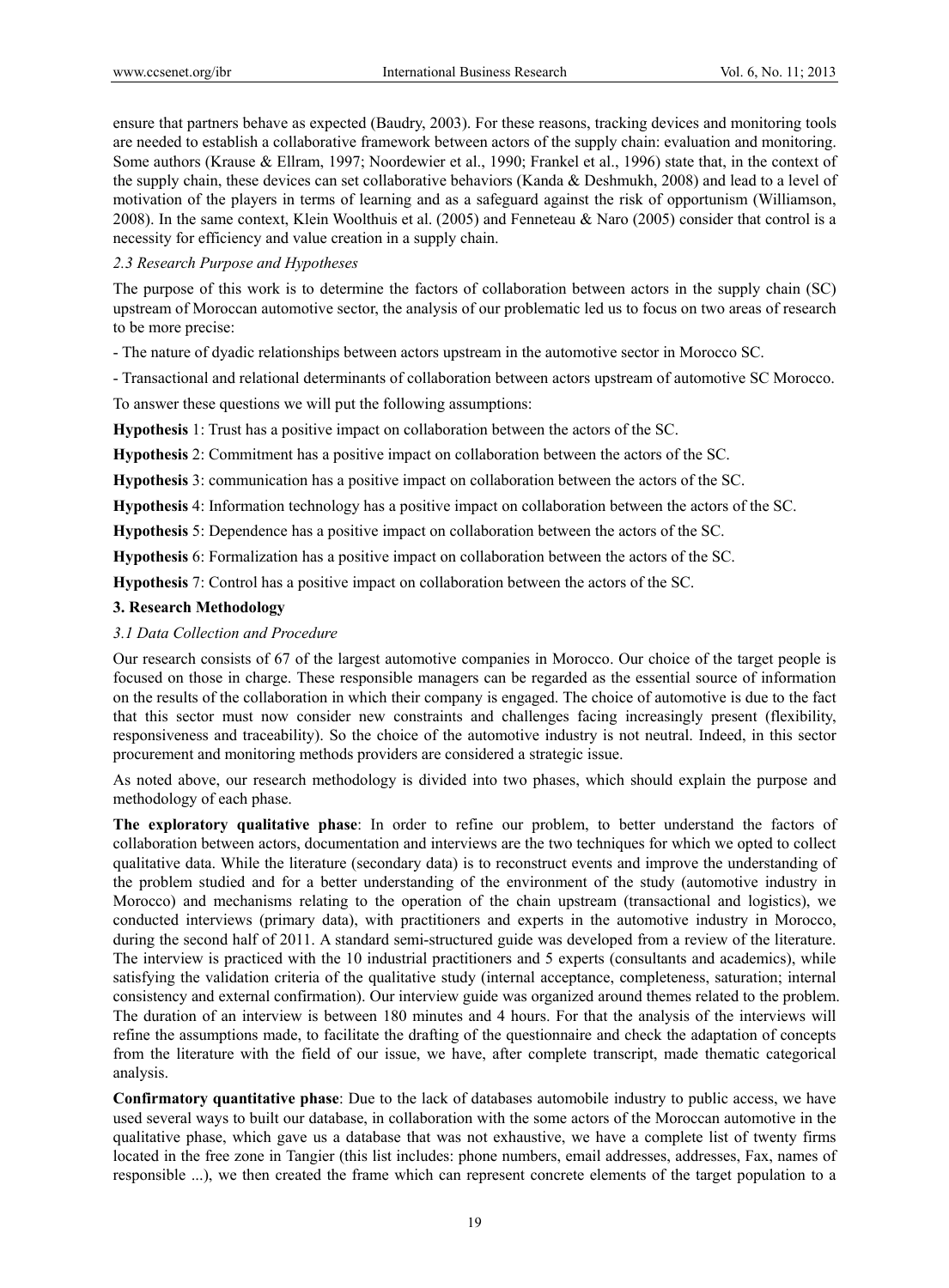number. Then, to test our hypotheses, we sent questionnaires to 97 suppliers, manufacturers and logistic service providers. 67 usable questionnaires have been processed, a return rate of 69%. The survey was administered by us (in the month of July to December 2012). We used several possibilities: the telephone approach, Email and administration face to face.

**Measurement:** Concerning measures of variables, we adopted survey measurement items from past studies based on relevant literature and where appropriate, we adapted the items to our specific context (Moroccan case), all the variables of the model have been the subject of a multi-item measure, all measures used a five point likert scale (strongly agree/strongly disagree). These measures were then being translated and pre-tested.

## *3.2 Analysis of Data*

**The exploratory qualitative phase**: The interviews we conducted were subject to a content analysis using NVivo software. This process is characterized by a technical analysis of the speech from a set of structured procedures. As Evrard et al. (2003) indicated content analysis consists of cutting back the text in units of basic analysis, to group them into homogeneous categories, exhaustive and exclusive, and then record their frequent appearance. As Evrard et al. (2003) say, content analysis has a heuristic function "content analysis enriches the exploratory trial and error, increases the propensity to discover and to see questions or interim statements as guidelines (...) to be verified in the sense of a confirmation or refutation: it is content analysis to prove".

The thematic analysis focuses on a cutting theme (e.g., frequency of occurrence of themes and association frequency). It is a division of the corpus theme, theme is defined as "a unit of meaning of variable length, and its reality is not linguistic but psychological: a statement but also an allusion may be a theme and conversely a theme can be developed in several statements" (Evrard et al., 2003). After the interviews, the corpus was transcribed and divided into themes (or content units). The plan of the interview guide includes the following topics: (the nature of the collaborative relationship power/dependence, relational determinants, transactional determinants, and the potential benefits of introducing a collaborative relationship). Finally, we conducted a horizontal analysis that treats the interview transversely focusing on each topic formalized the analysis grid. For each theme, the elements and sub-elements are identified according to their frequency. Then the research focuses on the vocabulary used, the chains and the nature of synonyms used to compare the contents of topics, for processing and interpretation of our results.

**Confirmatory quantitative phase:** The general approach to treatment of the data collected in the quantitative phase is organized as follow.

In order to ensure the validity of the scales of our research, we perform the KMO test, the Bartlett's test of sphericity for the data to be factorized. Thus, the factor analysis with rotation (Varimax) was conducted. This will allow us to consider the dimensionality of each variable. In the end, to ensure the internal reliability of the scale of measurement thus obtained, we have used Cronbach's alpha > 0.6.

In addition, to test the hypotheses, we use multiple regressions analyzes to put relations correlation between variables observed: on the one hand, the explanatory variables (trust, commitment, communication, IT, dependence, formalization and control) and the other variable to explain the collaboration. The tests were performed using **SPSS 20.0** software.

# **4. Results**

The influence of explanatory variables on the dependent variable "collaboration between actors" is examined using multiple regressions (see table 1).

|  |  | Table1. Overall goodness of fit of the regression model (sample of actors in the automotive industry in Morocco) |  |  |  |
|--|--|------------------------------------------------------------------------------------------------------------------|--|--|--|
|  |  |                                                                                                                  |  |  |  |
|  |  |                                                                                                                  |  |  |  |
|  |  |                                                                                                                  |  |  |  |

| Indicators | ĸ     | R-squared | Adjusted<br>R-squared | Standard error of<br>the estimation | Number of<br>individuals |
|------------|-------|-----------|-----------------------|-------------------------------------|--------------------------|
| Value      | 0.994 | 0.988     | 0,986                 | 0,11857760                          | 67                       |

From this table, the overall accuracy of the model, measured by the adjusted coefficient of determination (adjusted  $\mathbb{R}^2$ ), shows that 98.6% of the variance of the concept is returned by four variables, trust, commitment, dependence and the formalization of the collaborative relationship. We can say that the model is of satisfactory quality. It can be considered as an explanation of the concept of collaboration between stakeholders in the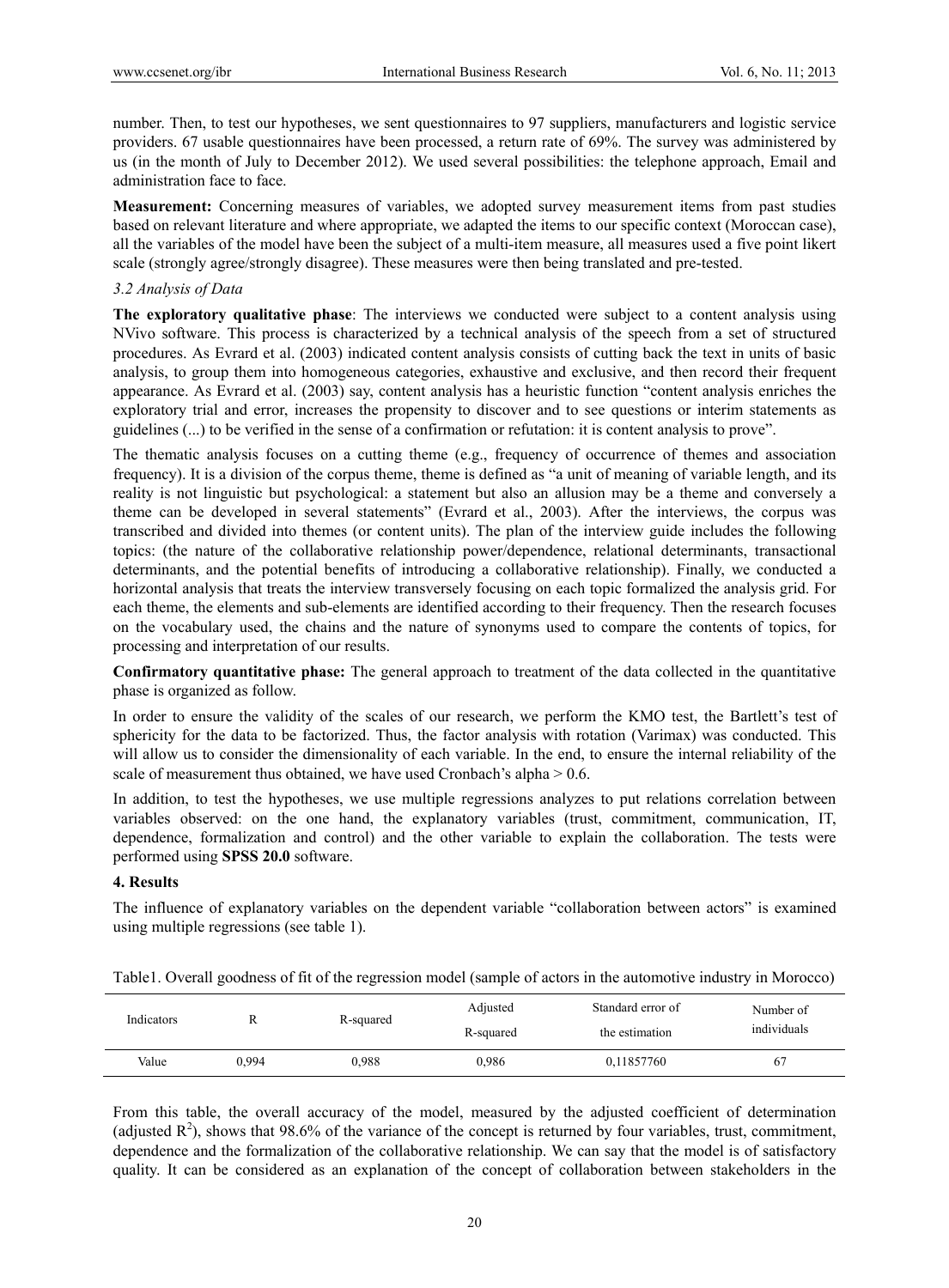#### Moroccan automotive industry.

Regarding the contribution of each variable in the explanation of collaboration, the test results show that the seven variables removed from the regression equation, only four of the twelve variables have significant regression coefficients (see table 2). It is trust (Credibility), commitment (Implication), dependence (Essentiality of the relationship) and the formalization of the collaborative relationship.

| Variable             | Factors                          | variance<br>$\frac{0}{0}$<br>explained | Bêta     | $\mathbf t$   | Cronbach's<br>alpha |
|----------------------|----------------------------------|----------------------------------------|----------|---------------|---------------------|
| <b>Trust</b>         | Credibility                      | 67.2%                                  | ,390     | $4,331**$     | ,777                |
|                      | Benevolence                      | 67.44%                                 | $-0.012$ | $-179$ n.s.   | ,516                |
| <b>Commitment</b>    | Implication                      | 82.79%                                 | ,597     | $3,050**$     | ,926                |
|                      | continuity of the relation       | 68%                                    | ,049     | $,719$ n.s.   | ,529                |
| Communication        | Desire to exchange information   | 56.93%                                 | ,006     | $,201$ n.s.   | ,594                |
|                      | Regular exchange of information  | 67.88%                                 | $-.073$  | $-1,919$ n.s. | ,508                |
| IT                   | Information technology           | 46.26%                                 | $-.073$  |               | ,657                |
| Dependence           | Essentiality of the relationship | 92.6%                                  | ,061     | $2,857**$     | .919                |
|                      | Difficulty of replacing          | 77.70%                                 | ,051     | $1,827$ n.s.  | .401                |
| <b>Formalization</b> | Formalization                    | 70%                                    | ,216     | 5,429**       | .757                |
| Control              | Evaluation                       | 79%                                    | $-.074$  | $-.426$ n.s.  | ,904                |
|                      | Monitoring                       | 61%                                    | $-.034$  | $-914$ n.s.   | ,627                |

#### Table 2. Confirmatory factor analysis

\*\* Parameters are significant at 1%.

n.s. parameters are not significant.

Examination of the regression coefficients shows that:

**1)** The four selected variables have different weights in the regression equation. Coefficients to assess the explanatory power of each variable on collaboration are all significant, the significance level of 5% or less. It should be noted that the four selected variables all have the (t) Student value are greater than the threshold of 1.96 (which explains the positive impact of the explanatory variable on the variable explained) on the standardized multiple regression coefficient called (beta) which has a power in the explanation of the collaboration as follows: (Commitment: involvement and the importance of the relationship 39%; Trust: credibility almost 60%; Dependency: essentiality of the relationship 6.1% and Formalization almost 22%) of the explanation of the collaboration.

**2)** The eight hypothesis have been excluded and removed from the regression namely trust (benevolence), commitment (continuity), dependence (difficulty of replacement), communication (Desire to exchange information and Regular exchange of information), IT and control (Evaluation and Monitoring) are overturned therefore be rejected in the Moroccan context.

Regarding the contribution of each variable in the explanation of collaboration, the test results allow identifying by using the multiple regression analysis following significant variables:

$$
Y = a + bIXI + b2X2 + \dots + bnXn
$$

a: Predicted values

#### X1...Xn : independent variables

b1... Y bn : Regression coefficients of the independent variables, representing the specific effect of the respective independent variable on the dependent variable.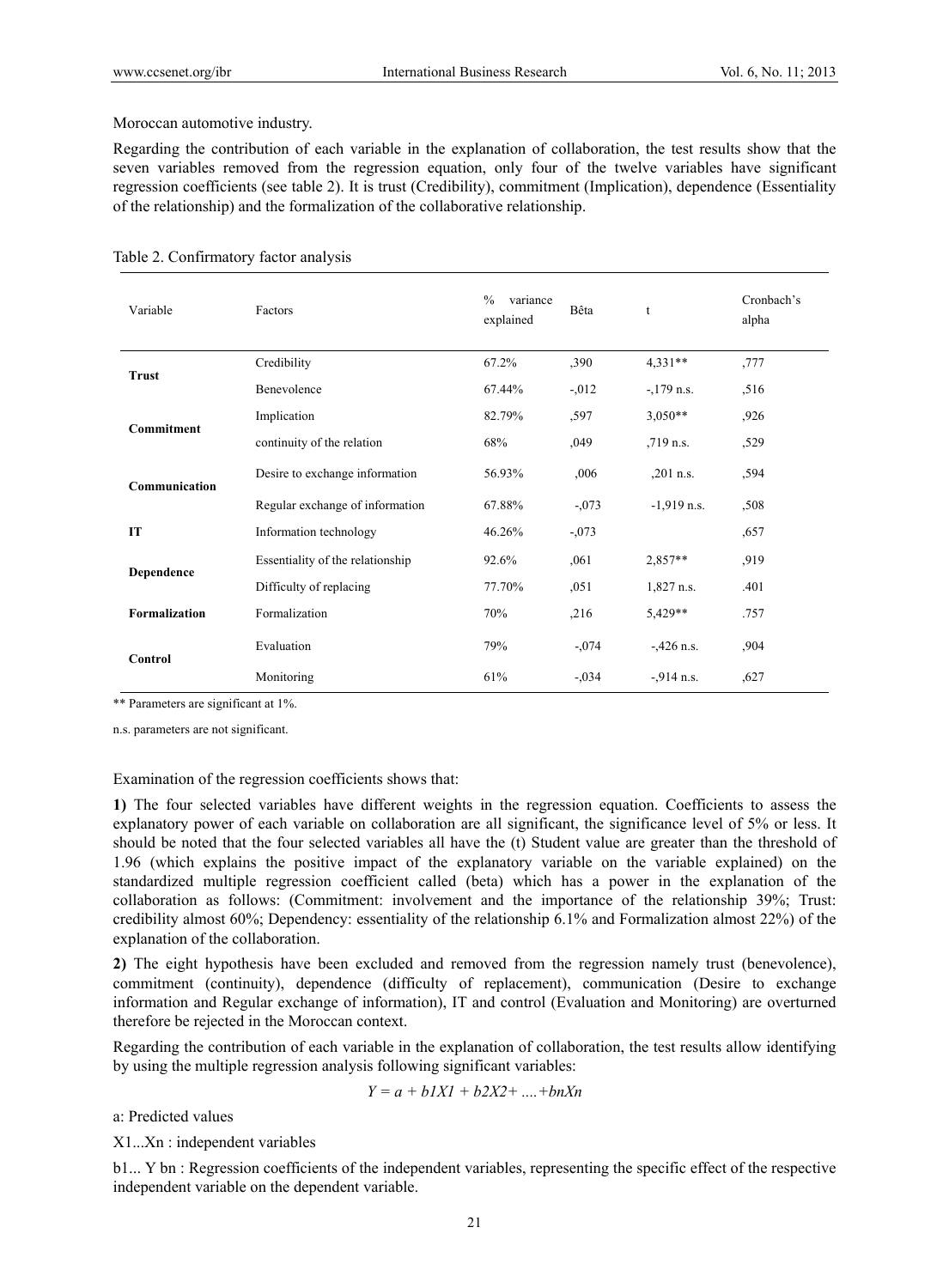*Collaboration* =  $0,390$  trust1 +  $0,597$  commitment 2 +  $0,061$  dependence1 +  $0,216$  formalization + e

These results demonstrate the existence of two types of variables: variables with significant regression coefficient (trust, commitment, dependence, and formalization) and excluded from the regression equation having no causal variables.

| Variable      | Signification in the Moroccan context<br>automotive                                                                                                                                                                                                                                         | Verbatim                                                                                                                                                                                                                                                                                                                             |  |  |
|---------------|---------------------------------------------------------------------------------------------------------------------------------------------------------------------------------------------------------------------------------------------------------------------------------------------|--------------------------------------------------------------------------------------------------------------------------------------------------------------------------------------------------------------------------------------------------------------------------------------------------------------------------------------|--|--|
| Trust         | Is based on the skill, experience, reputation,<br>size  it increases in the trade, it can reduce<br>conflict and the level of satisfaction finally it<br>contributes to the development of collaboration<br>between partners.                                                               | "Trust, excellence and implication are now the hallmarks of the<br>partnership relationship. It is more than simple market relations<br>but relations of collaboration, functional association of design<br>and production and division of labor based on the business".                                                             |  |  |
| Commitment    | Is the desire to maintain a long-term relationship<br>with the partner being involved with short-term<br>sacrifices, keeping promises and interpersonal<br>relationships are key collaborative relationships<br>elongated. The collaboration requires the<br>mutual commitment of partners. | "Indeed we are very involved and we aim in the long term, but<br>nothing is certain, it is the instability of the environment that can<br>make the unstable collaboration  My experience in the<br>automotive field the success of the relationship depends on the<br>involvement of the heart to maintain the long-term possible ". |  |  |
| Communication | Is a way that connects actors in the supply chain<br>and shows the desire to share information,<br>however, the direct discussion and oral<br>communication before the written submission,<br>its quantity and quality that is essential in<br>collaboration                                | "Information is obtained sometimes by all means even if the<br>culture of communication is often characterized<br>by<br>informational ambiguity".                                                                                                                                                                                    |  |  |
| IT            | Is an important element even essential in the<br>effective management of a supply chain. But,<br>expensive.                                                                                                                                                                                 | "Frankly for us, small and medium-sized suppliers, the use of EDI<br>are very expensive so the use of means of communication<br>traditional, Web EDI, fax, phone and including meetings are<br>largely sufficient to exchange all necessary information".                                                                            |  |  |
| Dependence    | It determines the power level of each party in<br>the relationship. it refers to the need for a<br>company to maintain an exchange ratio to<br>achieve goals, even if it harmful, it is accepted.                                                                                           | "Even if we don't like to be always dependent, I think we need<br>require us to get started  I worked despite the dominance of my<br>partner".                                                                                                                                                                                       |  |  |
| Formalization | Is a very important step in the initiation of a<br>collaborative relationship. This phase is the<br>beginning of a new relationship is to define<br>primarily the main rules to be observed by all<br>members                                                                               | "The establishments of contractual relations allow sitting<br>collaborative behavior between all stakeholders and bring them to<br>be more responsive and more efficient in light of unanticipated<br>changes, whether technical or organizational".<br>"The value of a contract is to feel quiet."                                  |  |  |
| Control       | Is essential, since it allows to organize activities<br>to meet the success of a collaborative<br>relationship, this is to know how to handle<br>disturbances<br>(conflicts,<br>unforeseen<br>and<br>problems occur during the contract) that can<br>hinder the relationship.               | "In my opinion the control devices are supposed to further<br>stimulate the partner, not a sort of policeman for the partner<br>because they provide regular monitoring is to detect in advance<br>the potential conflicts and risk between the different actors and<br>to see the relationship continue in the long term".          |  |  |

|  |  |  |  |  |  |  | Table 3. The perception of variables of collaboration relationships in the Moroccan automotive context |
|--|--|--|--|--|--|--|--------------------------------------------------------------------------------------------------------|
|--|--|--|--|--|--|--|--------------------------------------------------------------------------------------------------------|

# **5**. **Discussion and Managerial Implications**

# *5.1 Discussion*

Collaboration aims to achieve common goals, make good use of the available resources of each partner and increase competitive advantage in the SC (Zhang & Chen, 2008). Collaboration must be intensified to better serve the consumer. Partners are value broadly in collaboration. Our results confirm that collaboration supply chain in Moroccan industry is becoming a popular strategy in the last few years. However, the course to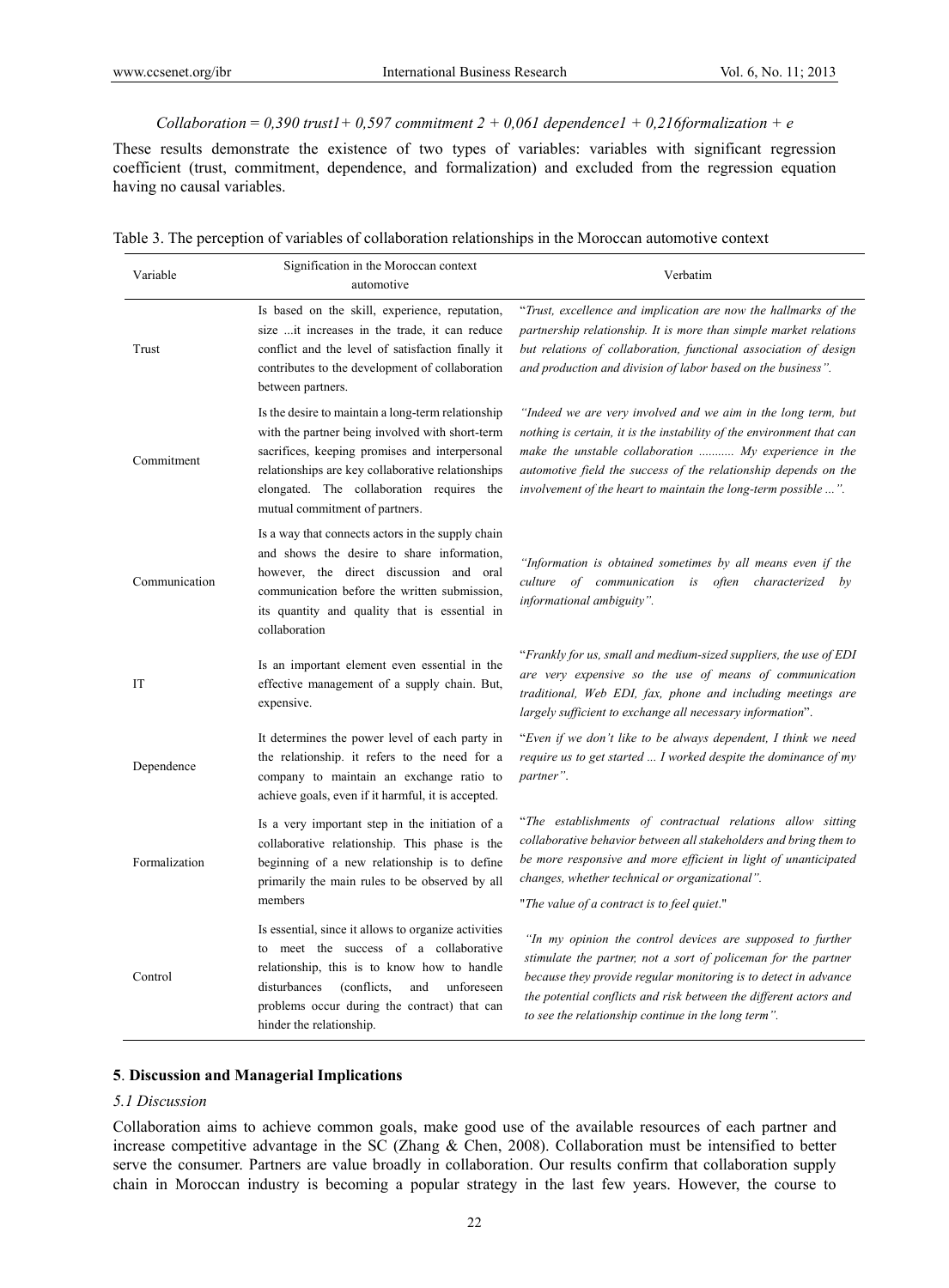collaboration is not an easy one.

Trust constitutes a major determinant of collaboration between actors Moroccan industry. These results are consistent with empirical studies of Ellram (1995) and Brulhart (2002) that reflect the importance given by respondents to the trust regarding the collaboration between actors upstream SC. The study confirms and extends the empirical contributions of Moore (1998) and Mohr & Spekman (1994), which validates the hypothesis of a significant positive impact of trust on the effectiveness of the relationship between logistics partnership with a 339 enterprise customers provider.

The results validate our hypothesis H2 and show that commitment constitutes an important factor for collaboration between the actors of the upstream SC. Our results are consistent with some studies that highlight specific logistics positive role of commitment on collaboration (Ellram, 1995; Krause & Ellram, 1996) and studies that, if they do not specifically relate to the field of logistics partnerships nevertheless show an influence of commitment on the success of vertical partnership in different types of customers/suppliers relations (Mohr & Spekman, 1994).

Dependence has two components: the essentiality of the relationship and the difficulty of replacing partners. The mutual dependence (becoming interdependence) plays an important role in linking stakeholders to develop collaborative relationship. The results show that our hypothesis H5 dependence includes "the essentiality of the relationship" to impact on the collaboration of actors upstream SC.

In the Moroccan context, the dependence between the actors is rather forced as when it is the logic of power and dependence underlying relationship, in this sense, the actors manage their dependence collaboration. Thus, our results for the dependence between the parties in the relationship are generally similar to those of the study of Skinner et al. (1992) and Lusch & Brown (1996).

Formalization of the collaboration: The results obtained in our quantities study allow specifically its convergence with the exploratory qualitative study on the role of the formalization of collaboration between actors upstream SC. Indeed, we were able to validate hypothesis (H6) on the impact of the formalization of collaboration between actors of upstream SC. In this sense, our findings are consistent with some empirical contributions about the collaboration between actors upstream SC , as the study of Frankel et al. (1996) shows that respondents case studies give a positive role in the formal contract in the success of the partnership. We can then interpret this validation of our assumptions by advancing the idea that written agreements can play a big role in the development of a strong and enduring commitment of the collaboration.

These practical results seem consistent with the exploratory results. It should, therefore, first establish rules to engage the actors (the role of the contract). In the context of Morocco, formalization plays an important role in the process of designing and developing collaboration. The contract allows the development of collaborative projects and to address issues that arise in the collaborative relationship. Thus, the results for the formalization of the parties in the relationship are generally similar to those of the study Brulhart (2002) and Dekker (2004).

The variables removed from the regression equation are those that are associated with statistically non-significant regression coefficients: communication (the desire to share information and regular exchange of information), IT and control (evaluation and monitoring).

The link between these three independent variables and collaboration (dependent variable) does not validate the assumptions from the literature. In other words, the assumptions H3, H4, H7 are rejected.

Despite the fact that communication appears to reduce the fears of opportunistic behavior by reducing the uncertainty associated with the relationship, causing a greater commitment to the partnership, our results our H3 hypothesis does not validate a significant impact of communication on collaboration. Indeed, as Brulhart (2002), we have not been able to validate the hypothesis of a positive impact of communication on the collaboration. However, this hypothesis has been validating in the collaboration studies context of Mohr and Spekman (1994).

Concerning information technologies (IT), we have not been able to validate the hypothesis of a direct positive impact of IT on collaboration between actors upstream SC. However, we found a negative effect of IT on collaboration in the Moroccan automotive context. The explanation of this non-significance of collaboration could be part of the transaction cost approach. According to Williamson (1979), "more the assets are specialized, more transaction costs increase". In addition, in the sense of Brulhart (2002), the computer tool can be also seen sometimes as a pretext or excuse for poor performance, malfunction or inadequacy of the tool would then be advanced as explanations of deficiencies appearing on one side or the other, which would contribute to obscure the relationships and increase the uncertainty and ambiguity of the performance of the collaboration. Indeed, adequate IT to the functioning of collaboration are related not only to the mutual sharing of information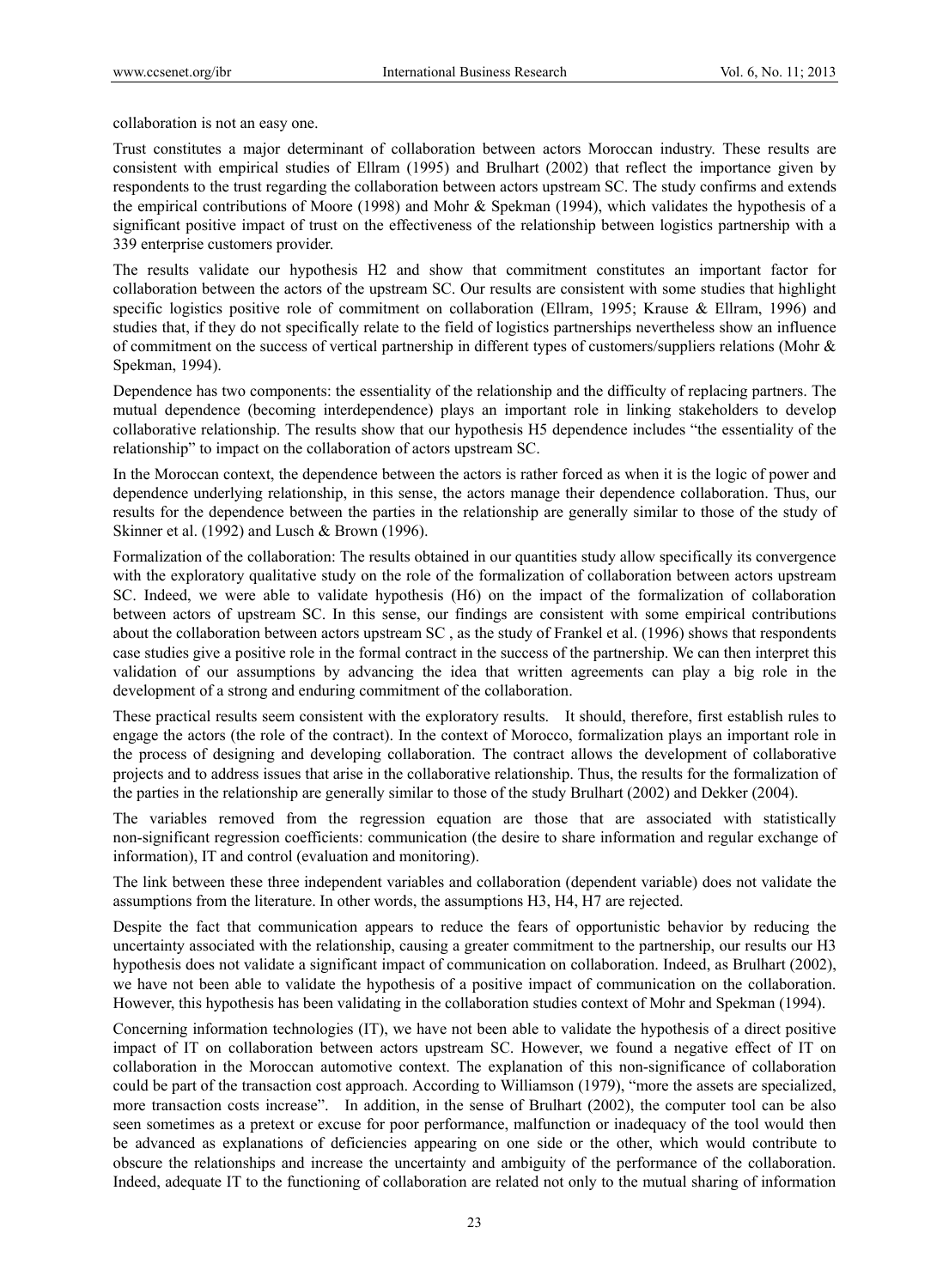and the quality of information exchanged, but also confidentiality, which is sometimes very difficult to make sure.

We mentioned that control is seen as a tool for securing partners and developing collaboration (Poppo & Zenger, 2002) and the implementation of monitoring procedures is to assure and verify that everything is in line with what was expected. It seems to be perceived by some actors of Moroccan automotive supply chain upstream as a tool imposed to punish rather than collaborate. In this sense, our results (hypothesis H7) fully refute the idea that control and monitoring facilitate the development of collaboration relationships (Poppo & Zenger, 2002). In this sense, the validation corresponding to the significant impact of control on collaboration in the context of the automotive upstream supply chain is invalid.

Communication, IT and control, seem do not have a positive impact on collaboration relationships (hypothesis H3, H4 and H7 are reversed). The invalidation of the assumptions may well be explained by the insufficient number of observations. Hair et al. (2006) argue that the application of the regression method on a small sample size could lead to unreliable and reject some key variables in the real world results. The small size of our sample (67 respondents) could justify the absence of a linear relationship between these variables and collaboration could also be an explanation for rejection of these three independent variables involved. This smaller size leads to a bias in the estimation of regression coefficients. Otherwise, the non-causality between these three variables and collaboration can also be explained by an error in model specification or measurement error.

It should be noted here that communication, IT and control were mostly operationalized using statements from previous research. The results for these three variables may be due to the transposition of scales (U.S. measure for these three variables: communication, IT and control) in the Moroccan context. Because of cultural differences, these scales are not relevant in the field of investigation, which is the customer/supplier relations industry in Morocco. We can argue that the sensitivity of the subject (questions on these three variables) introduced a response bias, although care has been taken when administering questionnaires face to face (to ensure confidentiality of respondents). The set of assumptions could be deepening in future research.

## *5.2 Managerial Implications*

The put forth in this research allow managers to have a better collaborative design relationship between customers and industry suppliers. This research also highlights the factors that have a significant impact on collaboration between actors of automotive industry in the Moroccan context. The research examines various factors of collaborative relationships in order to categorize collaborative relationships for Moroccan academicians and practitioners. In this perspective, managers may employ a mix of collaboration factors. Managers need to consider that to have better collaborative relationships, they must take account the specifics Moroccan determinants to develop collaborative strategies of relationships.

It has been indicated that each partner plays an important role not only in the development of the relationship, but the perception of the collaborative partner's relationship and its implementation in practice has an impact increasingly important in the development of collaboration. In this perspective, Moroccan and strange industrial managers can also use these results to assess current collaborations and seek ways to improve current collaborative efforts.

Finally, more practically, the automotive industry in Morocco is a big craze in recent years, especially with the establishment of the factory of car maker Renault on the Tangier Free Zone in Morocco. The results of our research have in their exploratory component to describe the relationships in this sector, and will be eager to enjoy the automakers to settle in Morocco a better understanding of these actors. This can reorient policies established supply chains and international managers wishing to settle in Morocco to take into account the Moroccan relationships specificity.

# **6. Conclusion, Limitations and Future Research**

Relationships between actors within SC have experienced significant developments in recent years. Now, to gain a competitive advantage and be competitive, the Moroccan automotive industry must be engaged in collaborative relationships with a long-term look. We are well past a purely traditional relationship characterized by an economic approach to a less confrontational relationship, whose foundations are built on trust and continuity.

The results of the empirical study in the Moroccan context seem to agree with this theoretical assertion. These results show that the relationships between the actors move towards more collaborative relationships. In general, the results strongly support the hypotheses presented in previous studies. The interest of these studies is to allow those involved in the automotive industry to develop a stimulating collaborative relationship in the economic policies and development commitments. In Moroccan automotive context, collaboration is changing, but slowly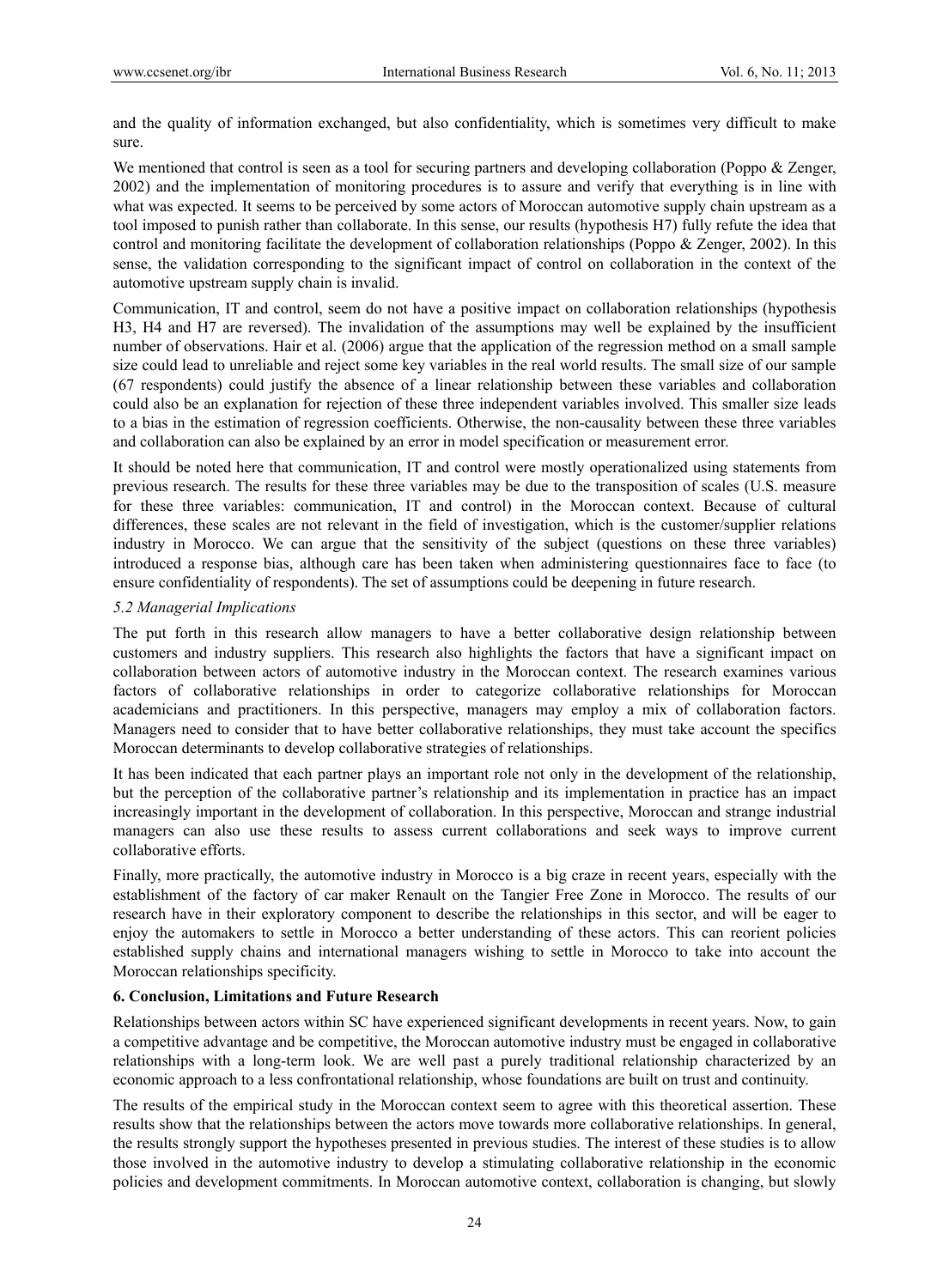turning into relationships with a vision beyond the short term. The actors of supply chain are forced to feed a collaboration based on trust, commitment and involvement.

Many limitations of our work relates to the sample size of only 67 respondents, this inherent to the number of the entire population, this has reduced and limited the results of the study, therefore, the results obtained in this research can't be generalize and do not support the requirements of external validity. Other limitations:

- It is possible that there are other specific cultural variables in Morocco that we have not used that could have an impact on collaboration.

- We have neglected the phenomena of interactions between variables, which may be questionable in this area of research.

- In our study, trust and commitment are not as a mediating variable as most research regarding relationships.

- The small size of our sample is fully compatible with the implementation of partial least squares (PLS) which allows using the Structural Equation. We are just working with the regression method for data analysis.

The propositions put forth in this work imply a path for future research and to enrich the knowledge of the subject treated. Also, it would interesting to focus a single theoretical framework "transactional" or "relational". In addition, the adoption of a dyadic approach can be bypassed by the study of multi-stakeholder relations in various sectors. This would help to have a global view of the perceptions of partners influencing industrial collaboration in Morocco, we might think to develop a model of collaboration between partners from other sectors, such aircraft industry, electronics, etc...

#### **Reference**

- Abbad, H., Paché, G., & Bonet, F, D. (2012). Peut-on désormais parler d'engagement du distributeur dans la relation avec l'industriel? *Management International*, *16*(4), 103–116. http://dx.doi.org/10.7202/1013152ar
- Ahmed, S., & Ullah, A. (2012). Building supply chain collaboration: different collaborative approaches. *Integral Review—A Journal of Management*, *5*(1), 8–21.
- Anderson, J. C., & Narus, J. A. (1990). A model of distributor firm and manufacturer firm working partnerships. *The Journal of Marketin*g, *54*, 42–58.
- Anderson, E., & Weitz, B. (1989). Determinants of Continuity in Conventional Industrial Channels Dyads. *Marketing Science*, 8, pp. 310–323. http://dx.doi.org/10.1287/mksc.8.4.310
- Baudry, B. (2003). *Economie de la firme*. Paris: La Découverte.
- Benton, W. C., & Maloni, M. (2005). The influence of power driven buyer/seller relationships on supply chain satisfaction. *Journal of Operations Management, 23*(1), 1–22. http://dx.doi.org/10.1016/j.jom.2004.09.002
- Bonet, D., & Boissinot. A. (2012). Quel leadership pour les prestataires de services logistiques dans la supply chain de l'automobile. *Logistique & Management*, *20*(2).
- Bowersox, D. J. (1990). The strategic benefits of logistics alliances. *Harvard Business Review*, *68*(4), 36–43.
- Baratt, M. (2004). Understanding the meaning of collaboration in the supply chain. *Supply Chain Management, An International Journal*, *9*(1), 30–42. http://dx.doi.org/10.1108/13598540410517566
- Brulhart, F. (2002). Le rôle de la confiance dans le succès des partenariats verticaux logistiques: le cas des coopérations entre industriels agro-alimentaires et prestataires logistiques. *Finance Contrôle Stratégie*, *5*(4), 51–77.
- Charan, P. (2012). Supply chain performance issues in an automobile company: a SAP-LAP analysis. *Measuring Business Excellence*, *16*(1), 67–86.
- Chen, H., Daugherty, P., & Landry, T. D. (2009). Supply Chain Process Integration: A theoretical Framework. *Journal of Business Logistics*, *30*(2), 27–46. http://dx.doi.org/10.1002/j.2158-1592.2009.tb00110.x
- Corsten, D., & Kumar, N., (2005). Do suppliers benefit from collaborative relationships with large retailers? An empirical investigation of efficient consumer response adoption. *Journal of Marketing, 69*(3), 80–94. http://dx.doi.org/10.1509/jmkg.69.3.80.66360
- Dekker, H. C. (2004). Control of inter-organizational relationships: evidence on appropriation concerns and coordination requirements. *Accounting, Organizations and Society*, *29*, 27–49. http://dx.doi.org/10.1016/S0361-3682(02)00056-9
- Dekker, H. C. (2008). Partner selection and governance design in inter-firm relationships. *Accounting,*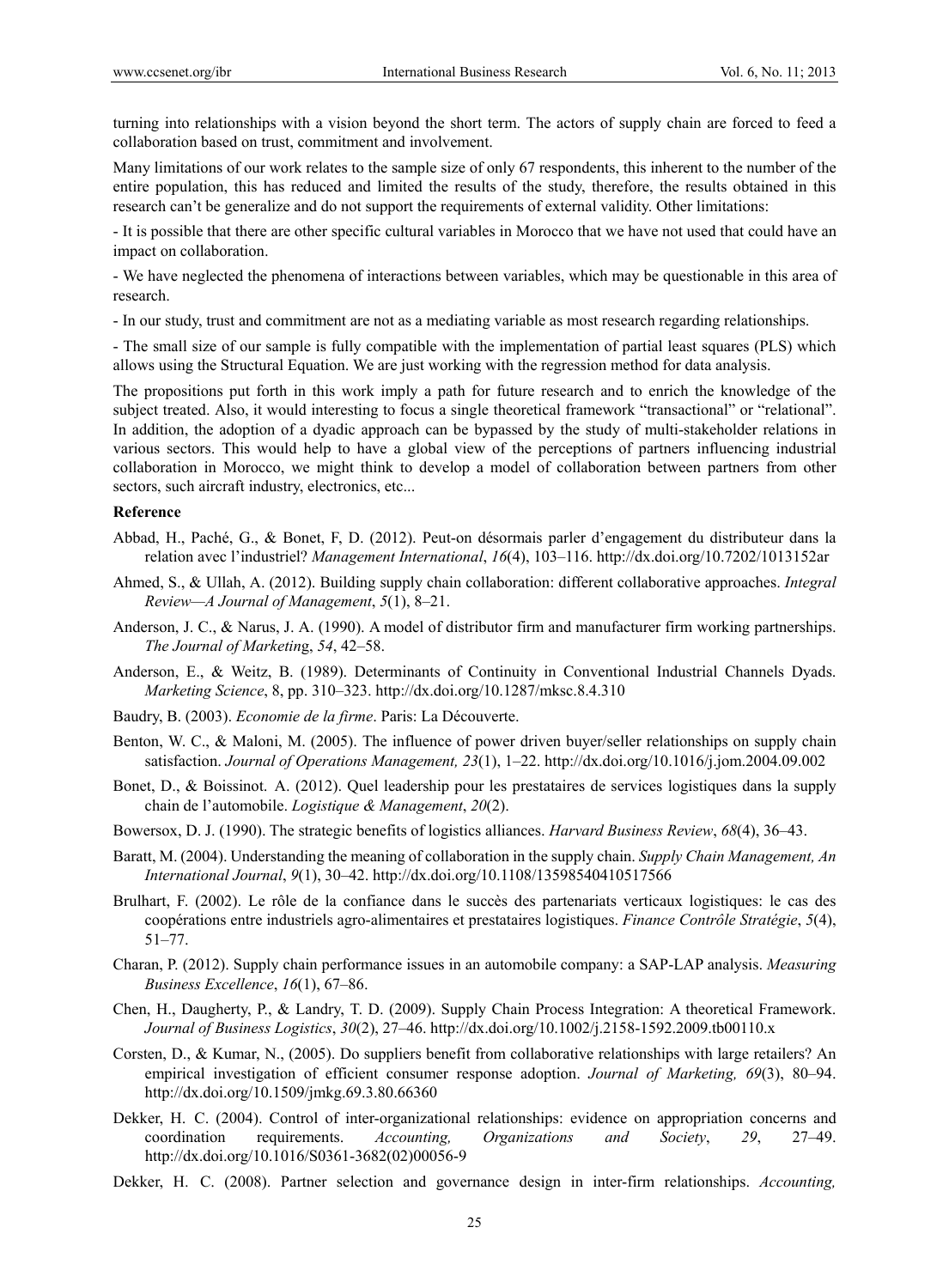*organization and society*, *33*, 915–941. http://dx.doi.org/10.1016/j.aos.2007.02.002.

- Doney, P. M., & Cannon, J. P. (1997). An Examination of the Nature of Trust in Buyer-Seller Relationships. *Journal of Marketing*, *61*, 35–51 http://dx.doi.org/10.2307/1251829
- Dwyer, F. R., Schurr, P. H., & Oh, S. (1987). Developing buyer-seller relationships. *Journal of Marketing*, *51*(2), 11–27. http://dx.doi.org/10.2307/1251126
- El Alaoui, A. M., Chakor, A., & Mdaghri, A. A. (2012). Ethics, Relationship Marketing and Corporate Performance: Theoretical Analysis through the Mediating Variables. *International Business Research, 5*(8), 68–84. http://dx.doi.org/10.5539/ibr.v5n8p68
- Ellram, L. M. (1995). Partnering Pitfalls and Success Factors. *International Journal of Purchasing and Material Management, 31*(2), 36–44. http://dx.doi.org/10.1111/j.1745-493X.1995.tb00201.x
- Evrard, Y., Pras, B., & Roux, E. (2003). *Market: études et recherches en marketing* (3rd ed.). Dunod.
- Fenneteau, H., & Naro, G. (2005). Contrôle et confiance dans l'entreprise virtuelle illustrations logistiques. *Revue Française de Gestion*, *31*(156), 203–219. http://dx.doi.org/10.3166/rfg.156.203-219
- Field, J. M., & Meile, L. C. (2008). Supplier relations and supply chain performance in financial services processes. *International Journal of Operations & Production Management, 28*(2), 185–206. http://dx.doi.org/10.1108/01443570810846892.
- Frankel, R., Whipple, J. S., & Frayer, D. J. (1996). Formal Versus Informal Contracts: Achieving Alliance Success, *International Journal of Physical Distribution and Logistics Management*, *26*(3), 47–63. http://dx.doi.org/10.1108/09600039610114992
- Ganesan, S. (1994). Determinants of Long Term Orientation in Buyer-Seller Relationships. *Journal of Marketing*, *58*, 1–19. http://dx.doi.org/10.2307/1252265
- Hair, J. F., Black, W. C., Babin, B. J., Anderson, R. E., & Tatham, R. L. (2006). *Multivariate data analysis*, Pearson Prentice Hall.
- Heide, J. B., & John, G. (1990). Alliances in Industrial Purchasing: The Determinants of Joint Action in Buyer-Supplier Relationships. *Journal of Marketing Research*, *27*, 24–36. http://dx.doi.org/10.2307/3172548
- Houssaini, A. (2008). SCM: La mutation des relations inter-acteurs. *Colloque, La logistique au Maroc: pratiques, enjeux et perspectives,* EST, Université Sidi Mohamed Ben Abdellah, 28, 29 Mai.
- Jensen, M. C., & Meckling, W. H. (1976). Theory of the Firm: Managerial Behavior, Agency Costs and Ownership Structure. *Journal of Financial Economics*, *3*, 306–360. http://dx.doi.org/10.1016/0304-405X(76)90026-X
- Kanda, A., & Deshmukh, S. G. (2008). Supply chain coordination: Perspectives, empirical studies and research directions. *International Journal of Production Economics*, *115*, 316–335. http://dx.doi.org/10.1016/j.ijpe.2008.05.011
- Klein Woolthuis, R., Hillebrand, B., & Nooteboom, B. (2005). Trust, contract and relationship development. *Organization Studies*, *26*, 813–840. http://dx.doi.org/10.1177/0170840605054594
- Krause, D. R., & Ellram, L. M. (1997). Success Factors in Suppliers Development. *International Journal of Physical Distribution and Logistics Management*, *27*(1), 39–52. http://dx.doi.org/10.1108/09600039710162277
- Pramatari, K. (2007). Collaborative supply chain practices and evolving technological approaches. *Supply Chain Management: An International Journal, 12*(3), 210–220.
- Kumar, N. (1996). The Power of Trust in Manufacturer–Retailer Relationships. *Harvard Business Review*, November–December, 92–106.
- Lambert, D. M., Emmelhainz, M. A., & Gardner, J. T. (1999). Building Successful Logistics Partnerships. *Journal of Business Logistics*, *20*(1), 165–181.
- Lusch, R. F., & Brown, J. R. (1996). Interdependency, Contracting and Relational Behavior in Marketing Channels. *Journal of Marketing*, *60*, 19–38. http://dx.doi.org/10.2307/1251899
- Lyons, B., & Judith, M. J. (1997). Contracts, opportunism and trust: Self-interest and social orientation. *Cambridge Journal of Economics, 21*, 239–257. http://dx.doi.org/10.1093/oxfordjournals.cje.a013668
- Macneil, I. R. (1980). *The New Social Contract, An Inquiry into Modern Contractual Relations*. New Haven: Yale University Press.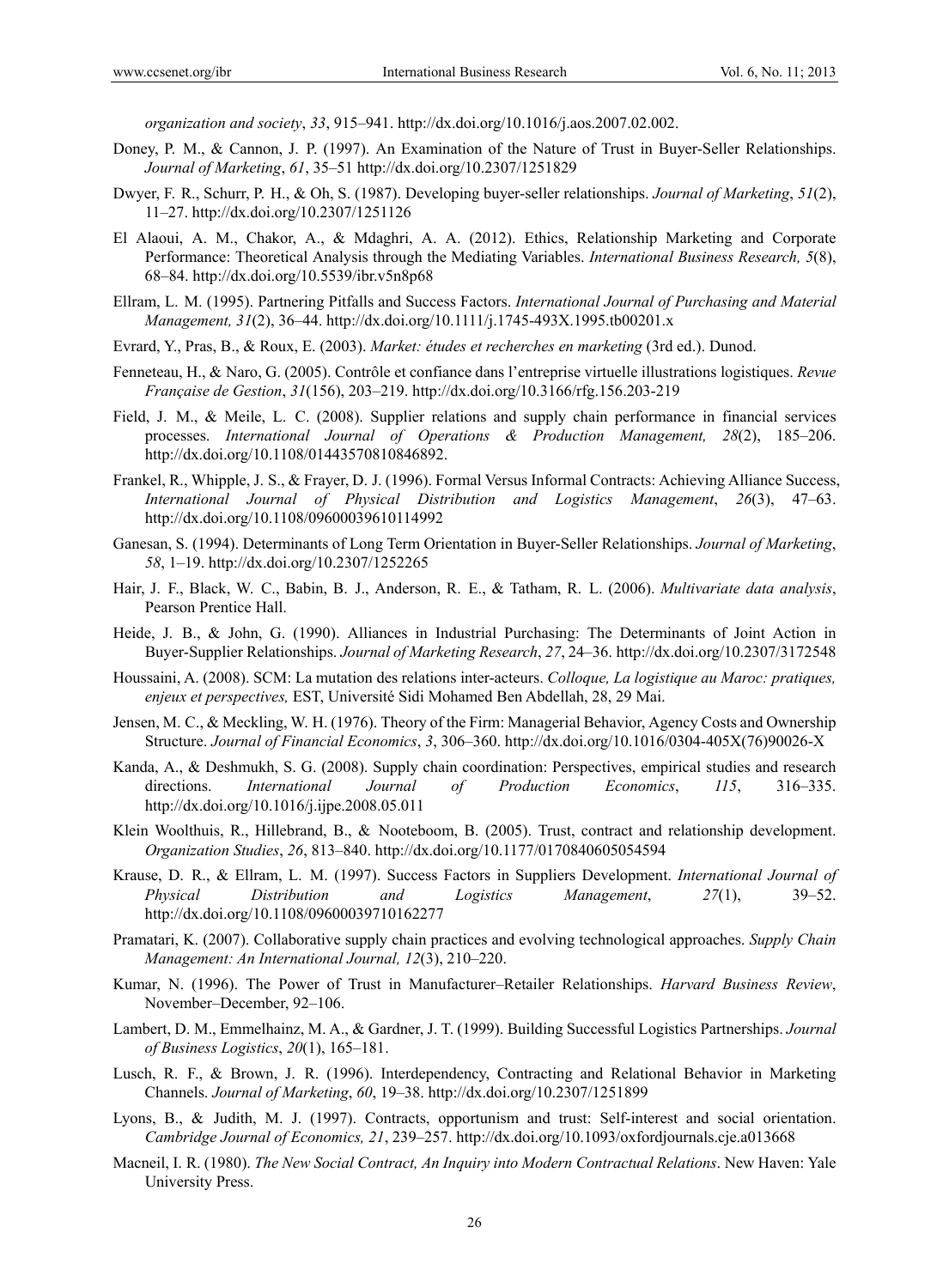- Malhotra, D., & Lumineau, F. (2011). Trust and Collaboration in the Aftermath of Conflict: The Effects of Contract Structure. *Academy of Management Journal*, *54*(5), 981–998. http://dx.doi.org/10.5465/amj.2009.0683
- Mentzer, J. T. et al. (2001). Defining Supply Chain Management. *Journal of Business Logistics*, *22*(2). http://dx.doi.org/10.1002/j.2158-1592.2001.tb00001.x
- Min S., Roath, A. S., Daugherty, P. J., Genchev, S. E., Chen, H., Arndt, D., & Richey, R. G. (2005). Supply chain collaboration: what's happening. *The International Journal of Logistics Management*, *16*(2), 237–256. http://dx.doi.org/10.1108/09574090510634539
- Mohr, J., & Spekman, R. (1994). Characteristics of Partnership Success: Partnership Attributes, Communication Behavior and Conflict Resolution Techniques. *Strategic Management Journal*, *15*, 165–152. http://dx.doi.org/10.1002/smj.4250150205
- Moore, K. R. (1998). Trust and Relationship Commitment in Logistic Alliances: A Buyer Perspective. *International Journal of Physical Distribution and Logistics Management,* Winter*,* 24–37.
- Moorman, C., Deshpandé, R., & Zaltman, G. (1993). Factors Affecting Trust in Market Research Relationship. *Journal of Markeling, 57*(l), 81–101. http://dx.doi.org/10.2307/1252059
- Morgan, R. M., & Hunt, S. D. (1994). The Commitment—Trust Theory of Relationship Marketing. *Journal of Marketing*, *58*, 20–38. http://dx.doi.org/10.2307/1252308
- Noordewier, T. G., John, G., & Nevin, R. (1990). Performance Outcomes of Purchasing Arrangements in Industrial Buyer-Vendor Relationships. *Journal of Marketing, 54,* 80–93. http://dx.doi.org/10.2307/1251761
- Paulraj, A., Lado, A. A., & Chen, I. J. (2008). Inter-organizational communication as a relational competence: Antecedents and performance outcomes in collaborative buyer-supplier relationships. *Journal of Operations Management, 26*, 45–64. http://dx.doi.org/10.1016/j.jom.2007.04.001
- Pfeffer, J., & Salancik, G. (1978). *The external control of organizations: A resource dependence perspective*, New York: Harper &Row.
- Poppo, L., & Zenger, T. (2002). Do Formal Contracts and Relational Governance Function as Substitutes or Complements. *Strategic Management Journal*, *23*(8), 707–725. http://dx.doi.org/10.1002/smj.249
- Prakash, A., & Deshmukh, S. G. (2010). Horizontal collaboration in flexible supply chains: a simulation study. *Journal of Studies on Manufacturing*, *1*(1), 54–58.
- Ring, P. S., & Van de Ven, A. H. (1994). Developmental Process of Cooperative Inter Organizational Relationship. *Academy of Management Review*, *19*(1), 90–118.
- Ryu, S., Arslan, H., & Aydin, N. (2007). The effect of inter firm dependence structures on governance mechanisms. *Journal of Purchasing & Supply Management*, *13*, 17-25. http://dx.doi.org/10.1016/j.pursup.2007.03.001
- Simatupang, T. M., & Sridharan, R. (2002). The collaborative supply chain. *International Journal of Logistics Management*, *13*(1), 15–30. http://dx.doi.org/10.1108/09574090210806333
- Soosay, C. A., Hyland, P. W., & Ferrer, M. (2008). Supply Chain Collaboration: Capabilities for Continuous Innovation. *Supply Chain Management: An International Journal*, *13*(2), 160–169. http://dx.doi.org/10.1108/13598540810860994
- Skinner, S. J., Gassenheimer, J. B., & Kelley, S. W. (1992). Cooperation in Supplier-Dealer Relations. *Journal of Marketing*, *68*(2), 174–193.
- Spekman, R. E. (1992). *A working consensus to collaborate: a field study of manufacturer supplier dyads.*  Cambridge, MA: Marketing Sciences Institute.
- Tellefsen, T., & Thomas, G. P. (2005). The antecedents and consequences of organizational and personal commitment in business service relationships. *Industrial Marketing Management*, *34*(1), 23–37. http://dx.doi.org/10.1016/j.indmarman.2004.07.001
- Wagner, S. M. (2010). Supplier Traits for Better Customer Firm Innovation Performance. *Industrial Marketing Management*, *39*(7), 1139–1149. http://dx.doi.org/10.1016/j.indmarman.2009.12.001
- Whipple, J. M., & Russell, D. (2007). Building supply chain collaboration: a typology of collaborative relationship strategies. *The International Journal of Logistics Management, 18*(2), 174–196.
- Williamson, O. E. (1993). Calculativeness, Trust, and Economic Organization. *Journal of Law and Economics*, *36*,